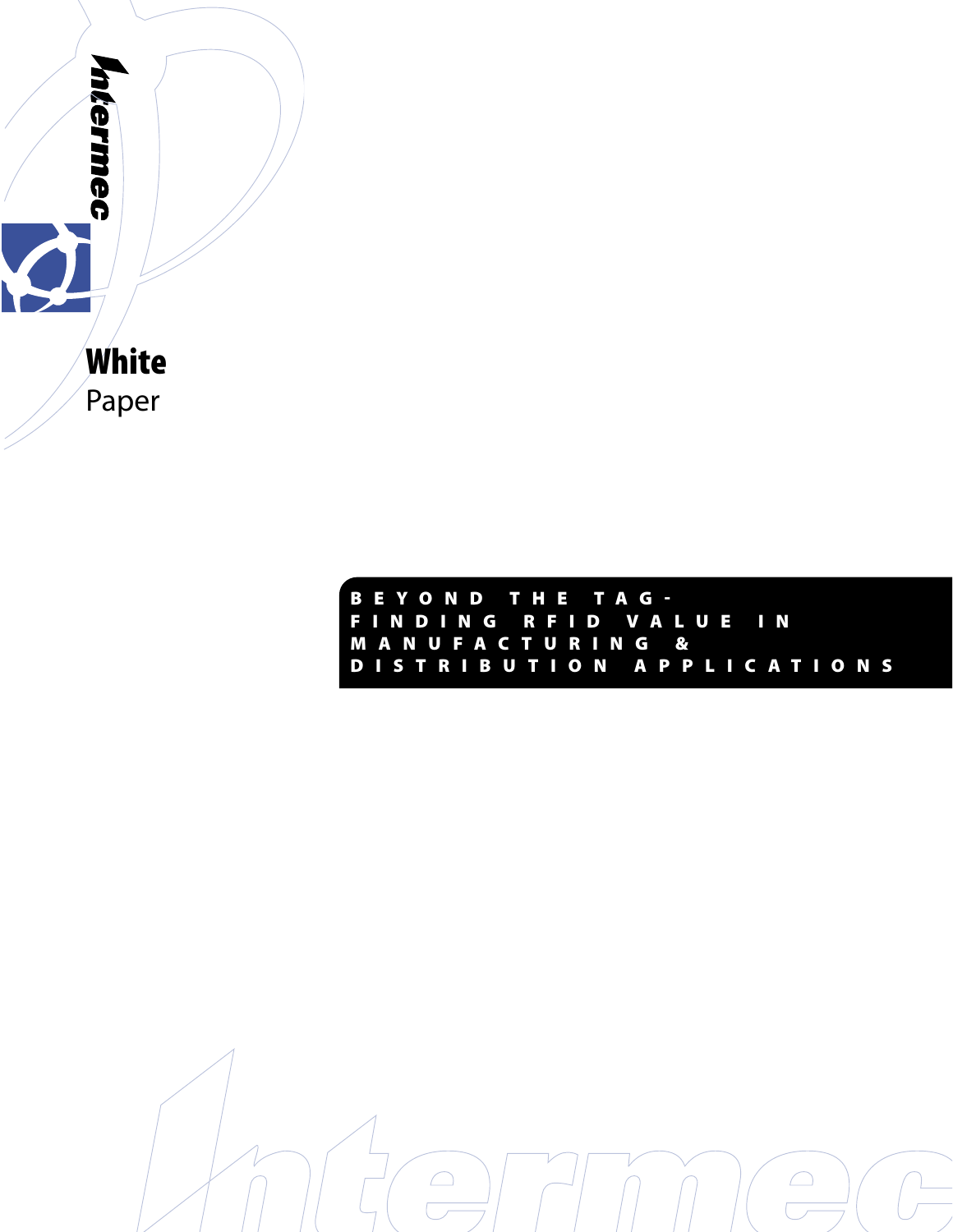# **Introduction**

Radio frequency identification (RFID) has always been considered a forward-looking technology. Today, most of the focus is on how emerging Electronic Product Code (EPC) RFID tags can help connect trading partners and align supply chains. However, to see the immediate benefits RFID can provide, manufacturers should look inward at their operation's own business processes, not forward into just supply chain customer's

compliance requirements. RFID provides a quick return on investment in many factory and warehousing

industrial operations, without as much coordination and complexity as supply chain implementations

require. Manufacturers who consistently experience bottlenecks, desire traceability, or who want to reduce the labor required forcosts associated with materials management and replenishment, are excellent candidates to save money with RFID.

A major reason manufacturers can gain a rapid return on RFID investment is because industrial applications use currently available, highly proven technology. Many of the concerns and perceived implementation challenges for supply chain RFID applications center on the uncertainty of tag standards. Numerous industrial applications, including work-in-process tracking, parts identification, replenishment, asset and fleet management, are closed loop and do not require RFID technology to be coordinated with customers, suppliers, logistics providers or other outside organizations. This gives users a much wider range of opportunity for RFID adoption. This also provides users with the choice of many proven products that are backed by mature international standards.

Manufacturers, mechanics and service technicians know that no single tool is right for every job. RFID needs to be viewed in the same way. The RFID tag is only one component of a total system that may combine bar codes, mobile computers, wireless LANs, material handling systems and industrial controls to manage materials and assets more effectively. A "tag first" approach – i.e. looking at tag capabilities and trying to force fit them into operations – is not advisable. Instead, begin an RFID solution design from a business process perspective, identifying points in the process where data is classified, collected, communicated and acted upon. Companies need to look beyond the tag to see the value of RFID. This white paper will describe how companies have used internal RFID systems to reduce costs and improve efficiency, and explain how the

lessons learned can be applied to a variety of industrial operations.

## **Where Is RFID Providing Value Today?**

RFID technology was originally developed in the 1940s and has been used commercially for more than 30 years. In industrial environments, RFID is commonly used to automatically route materials, identify containers and track equipment. Generally, RFID provides the highest value in situations when traceability through a process or item life cycle is required, where labor costs or data errors related to identification and handling are high, when there are time or labor constraints related to item identification, handling or replenishment, and any time business processes or software applications need more information about an object than bar codes or other forms of automated data capture technology provide.

Specifically, RFID delivers tremendous value and control for product genealogy and lifetime traceability, material management and replenishment, especially in just-in-time (JIT) and Kanban environments, asset tracking, warehousing and yard management processes. Here are some examples and scenarios that show how RFID brings benefits to common industrial environments.

## **Yard Management**

High-value assets and time-critical operations define the business environment for Old Dominion Freight Lines (ODFL), a trucking and logistics provider whose drivers operate from 117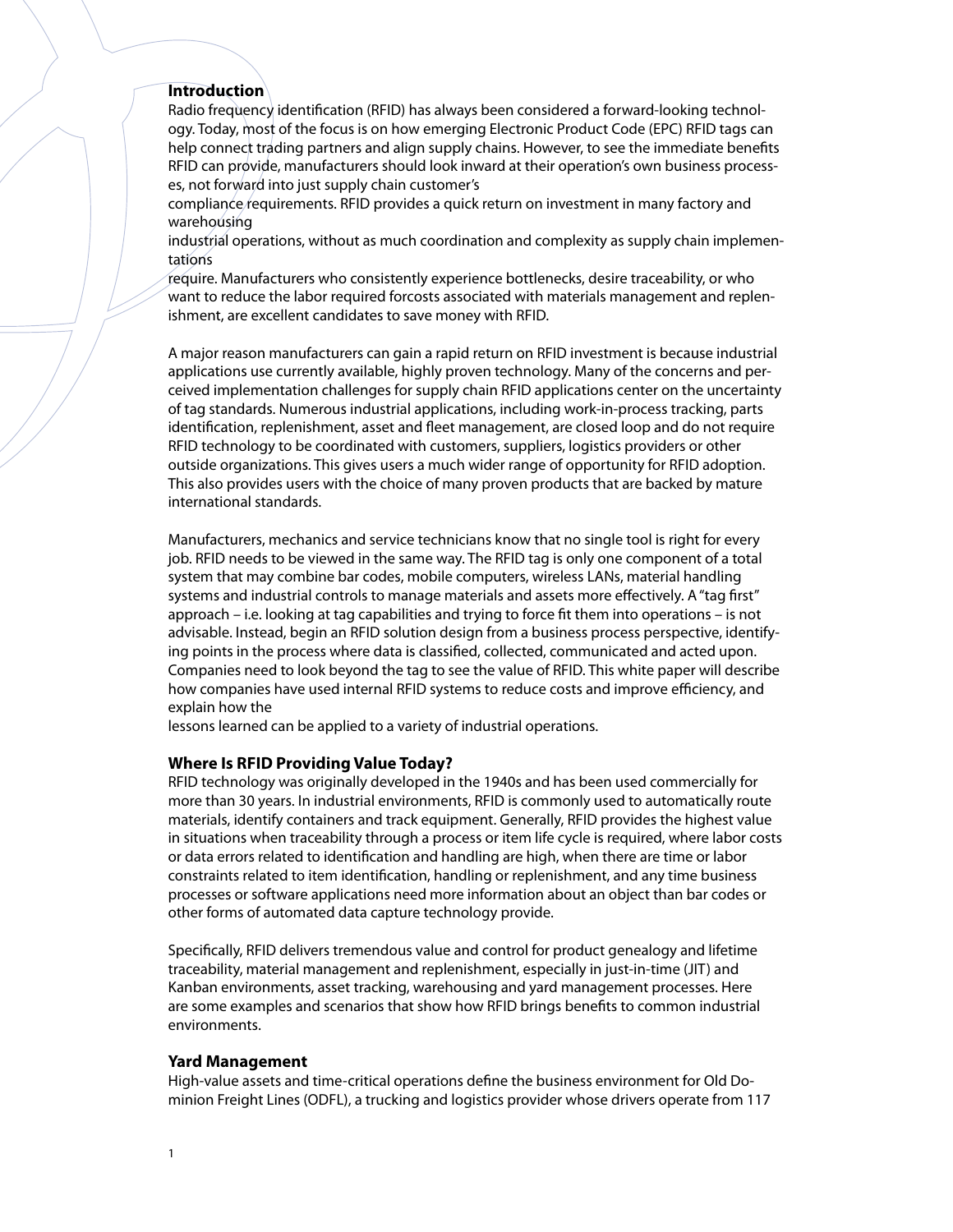service centers throughout North America. ODFL relies on RFID to manage its 2,600-truck fleet and to provide the foundation for new business processes that get trucks loaded on unloaded faster, with less labor.

Permanent RFID tags were applied to every truck in the ODFL fleet. When trucks pull in to service centers, an RFID reader at the gate automatically identifies the vehicle and notifies the dispatcher of its arrival by wireless LAN. The dispatcher then assigns a "switcher" driver in a shuttle trailer to meet the vehicle and to take the trailer to storage or a dock door for immediate processing. Switcher drivers receive their instructions by an Intermec in-vehicle computer that receives the information from the dispatcher over a wireless LAN connection. By using real-time systems to identify loads and direct activity, ODFL frees its drivers from having to pull up to the dock or office and wait while their paperwork is looked up and workers are found to process the load. After implementing the system, ODFL significantly improved yard productivity, eliminated some switcher positions, and was able to reassign some shuttle tractors to over-the-road duty. The system streamlines loading and unloading operations, where wasted time is a profit-killer for logistics companies who need to have their assets on the road.

Paramount Farms, a California nut processor that supplies approximately 60 percent of the U.S. pistachio crop, integrated an RFID receiving system with production control operations to increase throughput and accuracy. During the peak processing season, Paramount Farms receives 400 truckloads of pistachios and almonds from growers every day. Each truckload weighs about 50,000 tons, which means Paramount Farms has 20 million pounds of nuts to check in, weigh, sample, grade and record daily.

An RFID reader at the Paramount yard automatically identifies the incoming truck as they are being weighed in. The truck ID and load weight is transmitted over a wireless LAN to a host computer inside the processing center. A database on the host looks up the truck's profile information and returns handling instructions to a worker at the weigh station, who carries an Intermec wireless mobile computer. Paramount must collect detailed information about the load, for example the field on which it was grown on and method of harvest, and include it with the grower's records. Much of the data entry is done by bar code scanning and input into the handheld computer. Once the data is collected and the load has been graded documentation is automatically printed for the grower.

"Crop receipt data accuracy effects our greatest processing expense—raw material costs—and drives our annual production planning process. It's imperative for us to ensure that the volume and quality we pay for is the volume and quality we receive," said Andy Anzaldo, Paramount's director of grower relations. "We are more confident than ever of our data system's integrity and the accuracy of the information, since more of the data is collected using radio frequency identification tags and bar code scanners."

#### **Asset Management**

Paramount Farms and ODFL rely on RFID to manage their most expensive and time-sensitive assets. RFID is so adaptable that many other types of businesses can use it to improve the tracking, availability and utilization of their valuable assets, whether they are tools, equipment, materials or work in process machinery. Asset tracking holds excellent ROI potential that virtually any company can enjoy. Because RFID tags can be read automatically without any worker intervention, RFID systems can be designed to provide unattended, constant tracking. All asset movements are automatically recorded as they pass by RFID readers, and unauthorized movements can trigger an alarm or event notification. RFID systems could help manufacturers reduce inventory theft by up to 10 percent and lower their fixed asset base up to five percent according to a series of studies by Accenture.

The U.S. Social Security Administration (SSA) estimated its RFID pilot program for asset management would produce more than \$60,000 in annual savings just by eliminating manual data entry and paperwork processing. The SSA put RFID tags on the key fobs for the 86-vehicle fleet at its headquarters facility. To sign out a vehicle, an RFID reader was used to read the employee's RFID identification badge and the key fob. The RFID readings created a database record of who had what

2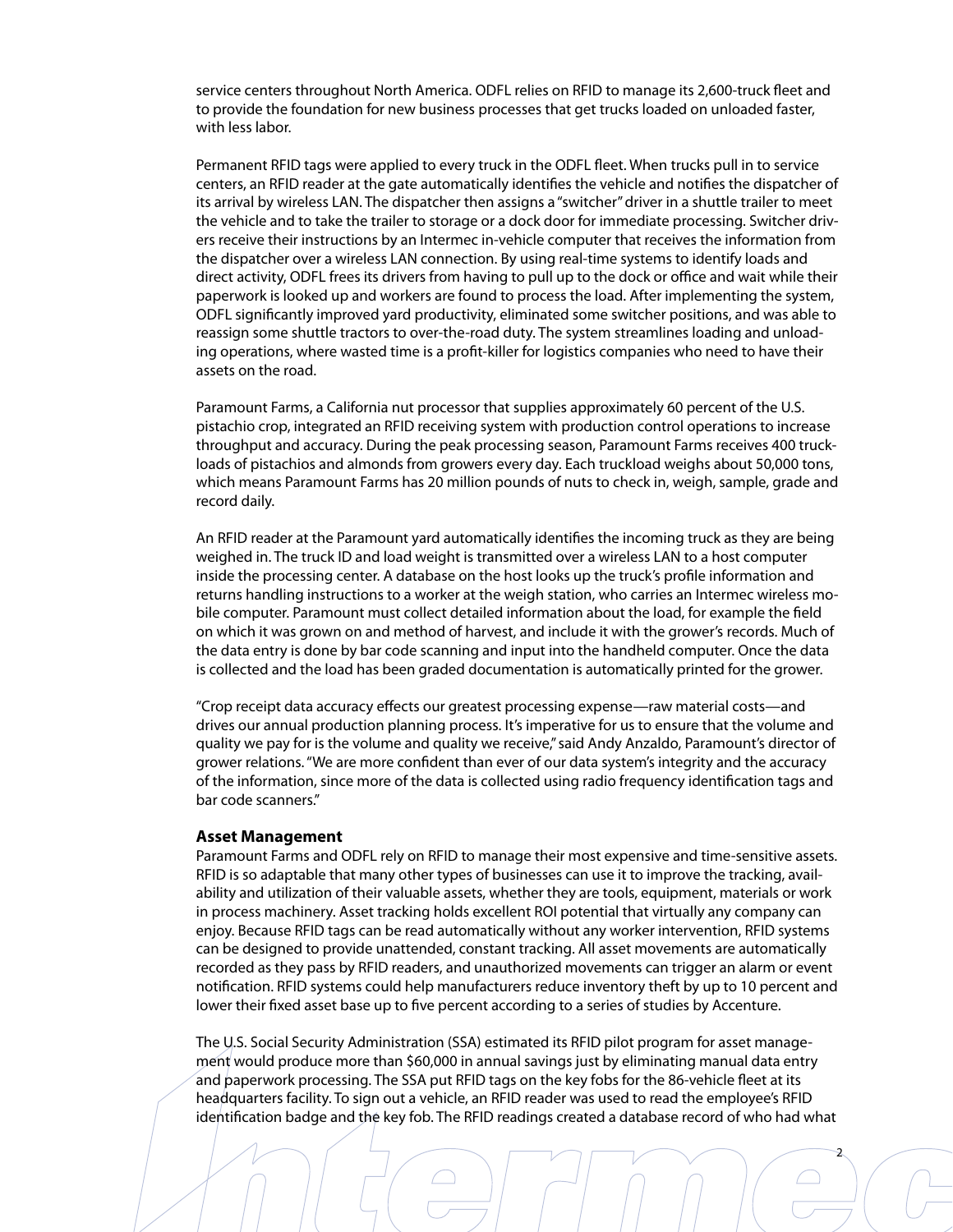vehicle. RFID readers at the fleet fueling station automatically recorded the vehicle ID, fuel consumption and mileage. The system provided accurate, real-time information about the availability and usage of fleet vehicles, without requiring office personnel to enter and transcribe data or prepare reports.

RFID is more commonly used in industrial environments to track assets like forklifts, returnable containers, equipment and tools. It is easy to imagine how the Social Security Administration's procedures could be modified to provide tool crib management. Permanent tags would be applied to high-value tools and equipment and read when an employee checked the tool out for use. By scanning the employee's bar code ID card at the same time, the enterprise could automatically build custody and usage records. If RFID employee ID cards are used, check in and check out operations could be completely automated by positioning readers to automatically record all item movements and the person associated with them. These applications provide information that prevents time-wasting searches for missing items, deters unauthorized borrowing or theft, and improves asset utilization. Tracking and dispensing systems can also be linked to asset and maintenance management software applications to provide accurate information about how often tools and equipment are used, helping the organization plan purchasing, service and preventive maintenance.

# **Product Tracking & Genealogy**

RFID tracking is also highly valuable to organizations that must trace genealogy of their products or provide lifetime identification. In the aviation industry, for example, if positive identification and lifetime service records aren't available for a part, it can't fly. Misidentification and record-keeping errors could potentially cost airlines millions of dollars in unnecessary replacement costs. That is why the aviation industry is a leader in developing RFID product tracking standards and applications. There are similar initiatives in other industries. The Transportation Recall Enactment, Accountability and Documentation (TREAD) Act requires manufacturers to include identification and production history information about tires, child restraint systems, drive trains and other parts that can be accessed throughout the entire product life cycle. In response, the industry created an RFID tire tracking standard in recognition of RFID's ability to provide accurate, lifetime identification when exposed to heavy use in a variety of environmental conditions.

Consider how traceability applications could be enhanced with RFID by the ability to update item information through out its life. Read-write RFID tags can permanently and securely store an item ID number and reserve additional memory for data that can be written and updated later. Maintenance, asset management and warranty applications could benefit from this capability if item tags were regularly updated with inspection dates, service codes, or even data from sensor readings. These applications go beyond the basic requirement of providing tracking and identification and can provide true value and cost savings to the enterprise.

Having accurate product genealogy data can provide a big boost to service, returns and recall operations. Companies could detect and prevent ineligible service claims with an RFID system that enables them to uniquely identify otherwise look-alike parts. The ID information could also verify that items being returned for credit rightfully belong to the registered user. Linking individual part numbers with customers also enables companies to conduct narrow, targeted recalls should the need arise. The data can also limit liability exposure and provide valuable service and maintenance evidence if product performance is ever in dispute.

## **WIP Tracking**

The sooner that RF identification is applied to products and components, the more benefits it can provide. Tags for genealogy and lifetime traceability can serve double duty as enablers of efficient production tracking, routing and materials management applications. Manufacturing operations that require sequencing or build-to-order production rely on item-level identifica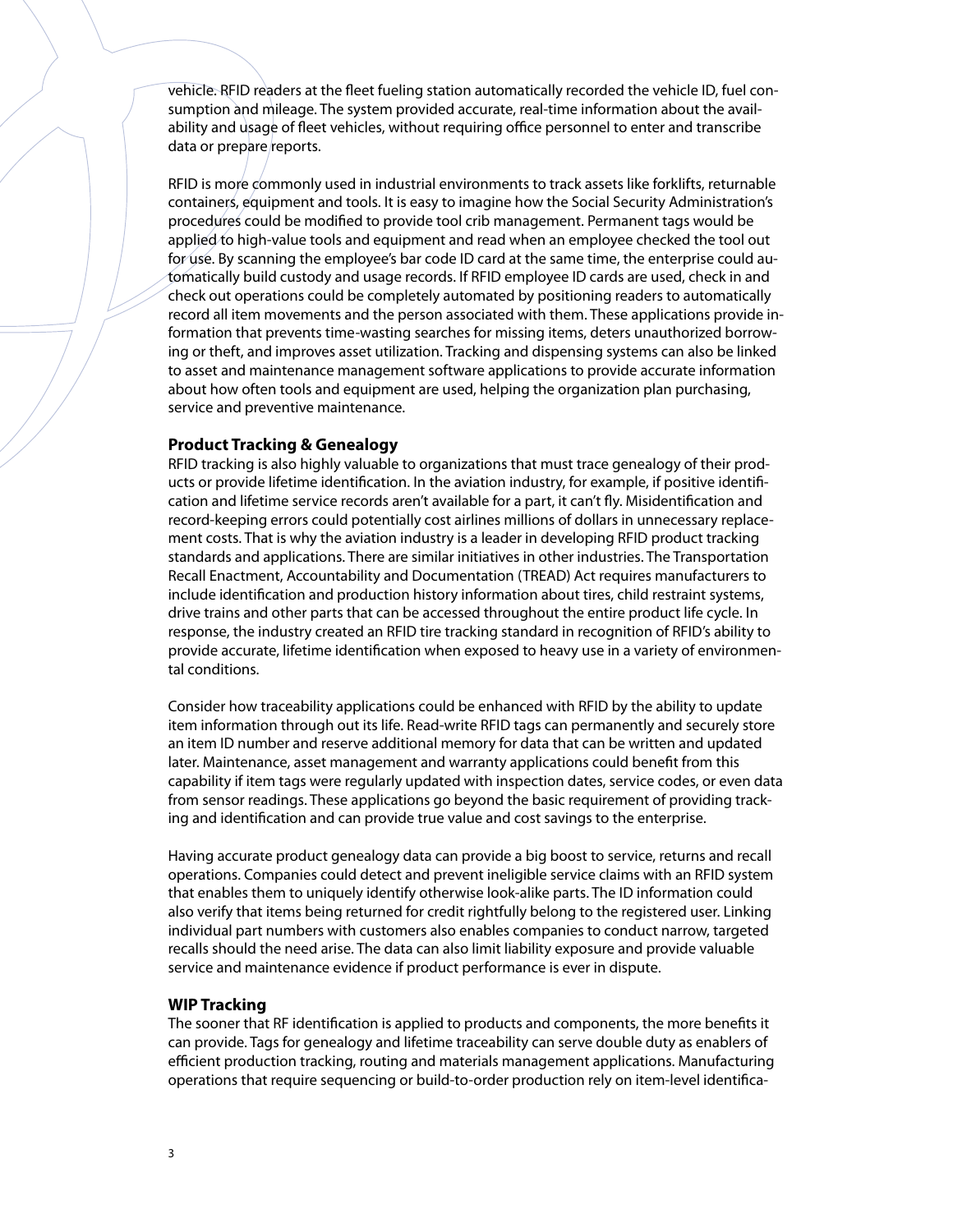tion to ensure the right components are added to assemblies. RFID provides a way to quickly verify identities, and can be integrated with material handling and production control systems to route items to the appropriate assembly, testing or packaging locations.

In the automotive industry, where just-in-time, just-in-sequence delivery requirements are common, automakers and their suppliers routinely use RFID to identify sub assemblies to ensure they are installed in the correct chassis. One OEM applies RFID tags to racks that carry engines to their installation location. Each engine has a bar code serial number, which is scanned to associate the specific engine with the rack that is carrying it in a database. The database verifies that all engines on the rack have the same configuration, to prevent the possibility of the wrong type of engine being installed in a chassis. Forklift-mounted RFID readers confirm to operators that they are picking the right rack. The racks are read again prior to the engines being unloaded. All RFID and bar code scan data is communicated to the database application in real time over a wireless LAN that covers the facility. By preventing sequence loading and installation errors, the company avoids the high cost of product rework.

## **Replenishment**

RFID is also used to provide timely replenishment of materials used for production. In the previous example, suppose the simple act of moving the engine rack from an assembly station triggered a wireless signal to deliver another rack to the station for work. Or suppose that after 10 racks had been moved, the work station was automatically replenished with a new bin of parts for the assembly process. RFID has the potential to bring Kanban and other just-in-time replenishment processes to new levels of responsiveness and efficiency. These performance improvements provide the confidence and control that let companies lower their materials inventory, thereby reducing operating expenses with no adverse effects.

Think about all the capital your organization has tied up in raw materials and finished goods inventory, plus the capital equipment, storage space and labor needed to process it. Seemingly modest incremental improvements to how goods are managed, processed and accounted for can unlock a significant amount of cash for your business. The examples presented here have shown how RFID can facilitate these improvements – by complementing your business processes, not by requiring you to reengineer them. Organizations who are finding value in RFID today are profiting by becoming more efficient in their internal processes, without waiting for supply chain partners to adopt the technology.

The following section provides guidance on how RFID can be integrated to leverage current data collection systems and processes.

#### **Unlocking the Value**

In many applications, the RFID tag serves as a key the system uses to unlock item information from a database. Just as you need to look beyond the supply chain to see RFID's benefits, you need to look beyond the tag to understand how RFID will create value and provide a return on investment. Characteristics like frequency, size, standards support and cost provide a good basis to compare tags, but not to evaluate the total value of an RFID system. Value – and more significantly, investment ROI payback – depends on how successfully the entire system works together to provide operational improvements.

One reason Old Dominion Freight Lines' application was so successful is that it fully leveraged the company's existing wireless LAN and mobile computing infrastructure. Application software was modified to accept input from RFID gate readers, and to communicate the information to personnel who could make use of it. The result was an incremental process improvement that did not require replacement of existing technology, which led to a rapid ROI payback period that ranged from eight to 11/months per facility. Paramount Farms benefited by upgrading its gate operations to leverage its processing and production applications.

4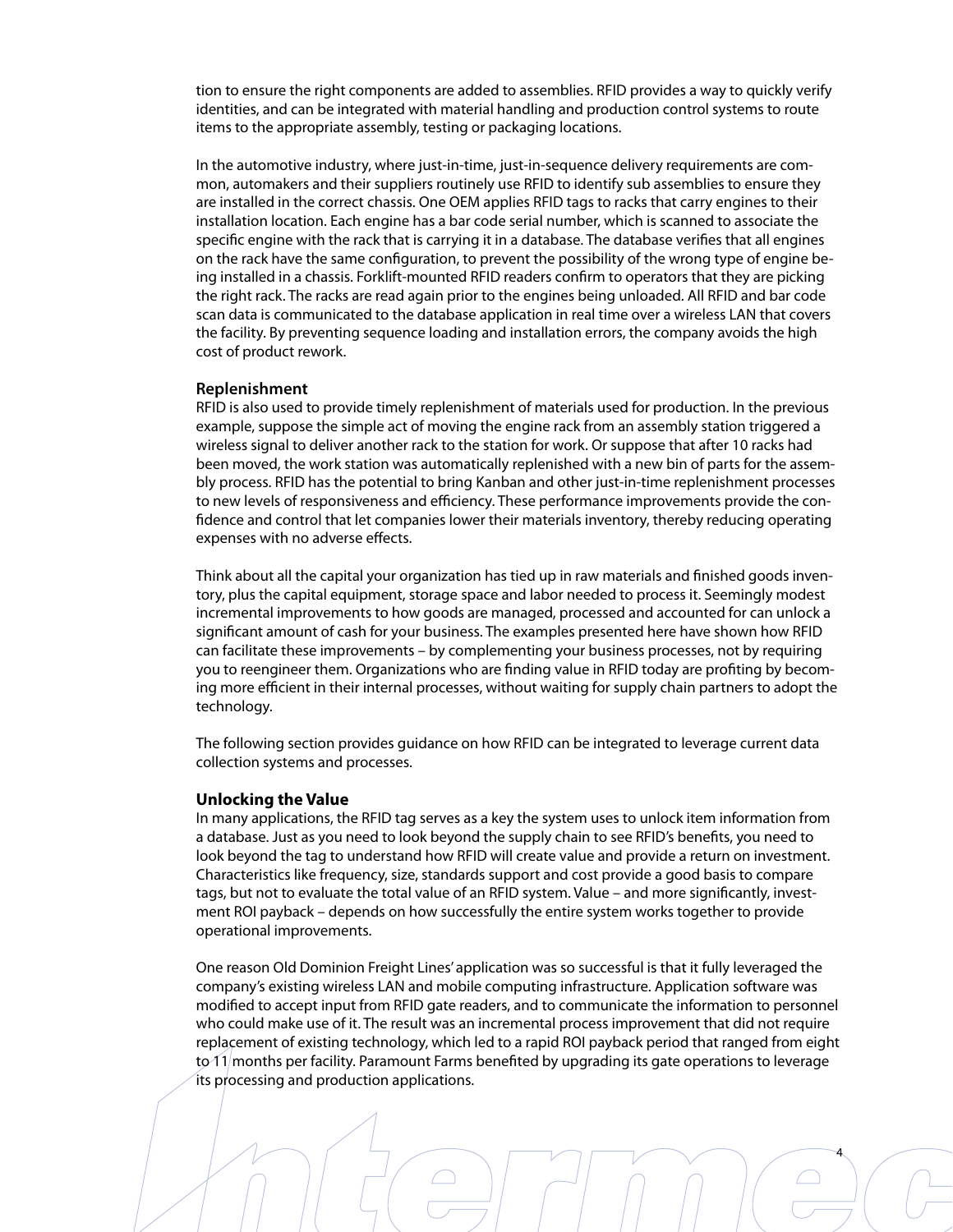The Social Security Administration had no data collection infrastructure, but kept its program affordable by selectively using RFID. Tags are not applied to every asset the SSA uses, only to vehicles, which are among the highest-cost assets to purchase and maintain. The system was developed as a standalone application to improve one specific operation, which helped hold down development costs and minimized the need to integrate with other enterprise applications.

In these examples, the greatest benefits came from process changes that the unique properties of RFID made possible. And these process changes did not require business re-engineering by hired consultants. The benefits were not dependent on anyone outside the organization applying tags or reading them. Closed-loop systems like these can be planned and implemented in less time than supply chain applications and allow organizations to choose from a wider range of RFID products to meet their needs.

This flexibility is important, because tags are not the largest part of the total cost of ownership of an RFID system. Readers, software and host-level integration are all required to make an RF system work. The talent and experience of the system provider is an even larger factor, because skillful integration can prevent many unnecessary equipment, software development and future migration costs. For example, an experienced RFID implementation partner might conduct a thorough wireless site survey that provides excellent coverage and read rates without requiring redundant readers or customized tag modifications that an inexperienced integrator might specify.

The design and features of the RFID equipment itself also contribute to total cost of ownership and system value. Agile systems that support multiple frequencies and readers with modular radios provide the flexibility to change the system without having to rip out and replace the hardware. Read-write tags can be erased and reused thousands of times, along with providing the ability to encode additional data on existing tags if operational needs change. Again, application changes won't necessarily require hardware changes. Smart label printers will give users the ability to encode RFID tags on demand, wherever they're needed in the enterprise. Flexible features like these provide a migration path when RFID applications change and help organizations fully leverage their initial investments.

#### **Conclusion**

Tags are one component of RFID systems, which are themselves components of the enterprise information system. To evaluate how RFID can provide value to your organization, its impact on legacy hardware, software and processes must be considered. As we have seen, there are numerous opportunities to profit by selectively using RFID in targeted applications that complement and leverage legacy operations. This approach will provide value today while positioning you to gain future benefits from your supply chain or other extended applications.

Intermec Technologies offers a complete range of services and products to help organizations evaluate if they could benefit from RFID and how it could be integrated into business processes. Intermec is a leader in RFID technology and standards development, with extensive experience helping manufacturers, distributors, logistics providers, retailers, service companies and other businesses implement complete RFID data collection systems. Visit our Web site to see complete case studies on Old Dominion Freight Lines, Paramount Farms and the Social Security Administration, and additional white papers on RFID technology, lean and agile manufacturing applications and other data collection topics. You may also try the Intellitag RFID Online Assessment Tool, which leads you through a targeted assessment to determine if RFID-based technology is a good fit for your company. Intermec has been helping companies profit by taking advantage of data collection technologies for more than 35 years. Visit us today at www. intermec.com to learn more about how Intermec can help you prepare for RFID.